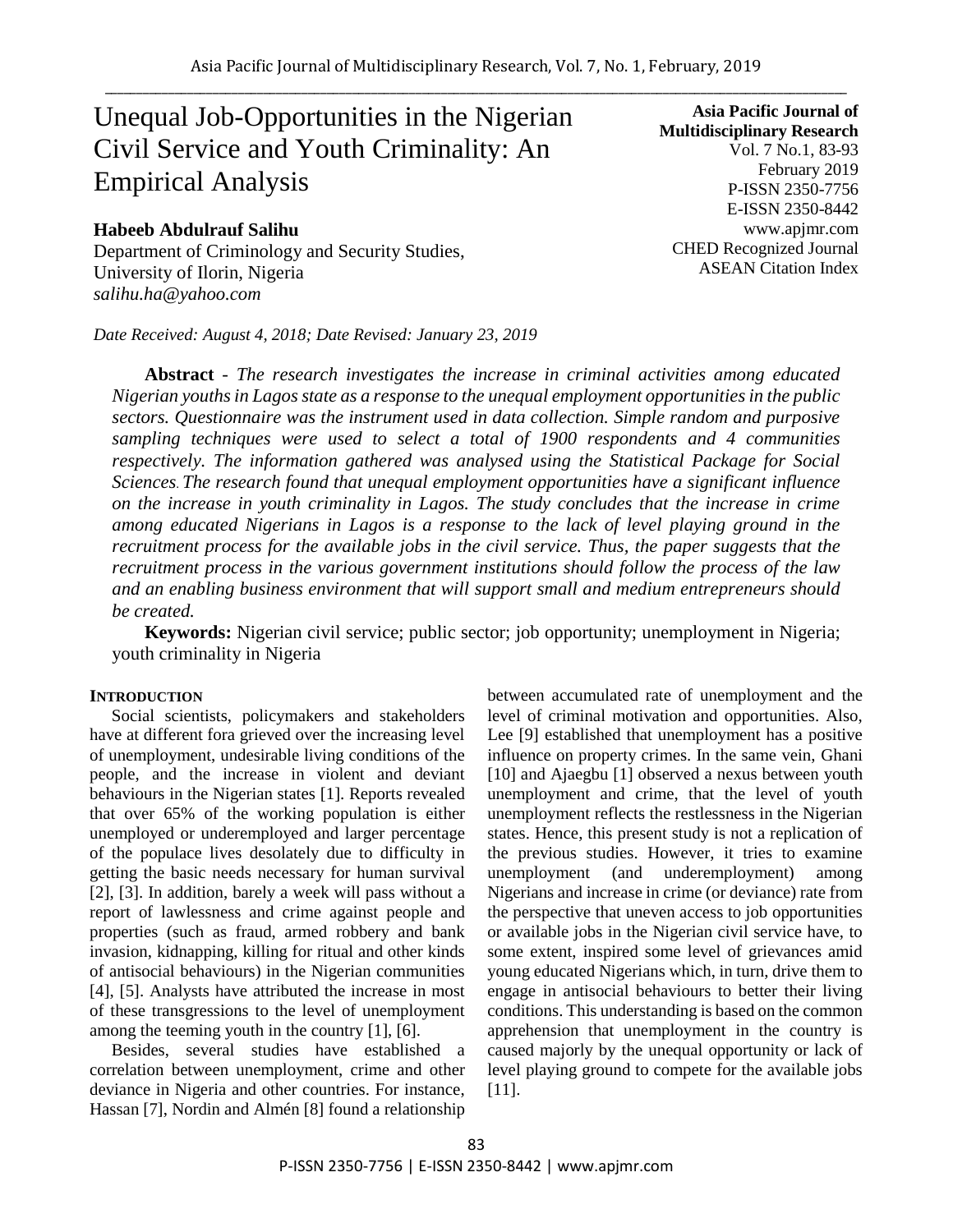Employment opportunities in the various subdivisions of the Nigerian public (and private) sector abound teaching, engineering and technical works, law enforcement and security, financial management and supervision (such as accounting, auditing, planning and budgeting), marketing, medical and health care (nursing, primary health care workers, and medical practitioners), clerk among others [7]. The requirements for these opportunities include highschool certificate, diploma degree, bachelor and master degree and PhD degree for some key positions. Accordingly, thousands of Nigerians are being trained in different line of work in higher institutions of learning to fill the available positions [11]. However, many of these people could not get a job upon completion of their studies [12]. Ojo [12] observed that many educated Nigerians could not get a job not because there are no job opportunities (in the civil service) rather it is as a result of inequity in the recruitment process for the available jobs. This perception appears to be driven by the various pronouncement made by the government (at all levels) regarding the number of jobs being created every year (in the civil service and through youth empowerments); the purported allocation of job appointments and empowerments slots given to or shared among members of the political class and parties (ruling party) and; the trending issue of jobs being sold around the country [13].

Moreover, the feeling of job deprivation or denial, coupled with the challenges people encounter in meeting their basic daily needs and difficulties in fulfilling what Salihu [14] termed 'Nigerians urge for success' seem to have aggravated the tension or frustration and triggered certain negative responses from the people. Also, the common notion among Nigerians that 'man must survive' appears to have given some people the impression that if the legitimate means is blocked or inaccessible, other possible means (including illegitimate) can be explored. It is on this account that this study seeks to investigate the increase in criminal or deviance behaviours among educated Nigerians (especially the working population) as a response to the unequal job opportunities in the civil service.

## **OBJECTIVES OF THE STUDY**

The objectives of this study, therefore, are to investigate whether the increasing rate of criminality among unemployed and underemployed educated Nigerians in Lagos State is a reaction to the unequal job or recruitment opportunities in the civil service; and suggest measures that may be employed to address issues in the recruitment process and criminality among unemployed and underemployed Nigerians in Lagos state and Nigeria as a whole.

#### **LITERATURE REVIEW**

# **Job Creation, Equal Employment Opportunity and Challenges**

Equal employment opportunity is an employment practice that seeks to provide an unbiased or equal job chance to all qualified applicants (or citizenry) without discrimination against anyone [15]. The philosophy of equal employment opportunity seeks to ensure that all the applicants regardless of gender, religion, ethnicity or colour; have a fair opportunity in the hiring process, fair remuneration and rewards, competing for promotion and equal access to training and other benefits. This is to guarantee a level playing ground for all qualified applicants, recognition of skills and abilities, and ensure that certain classes of people are not subjected to any unfair treatment or characteristics that have nothing to do with the qualification or experience required for the job [16]. Equal employment opportunity according to Orife and Chaubey [15] goes beyond giving people an equal opportunity in the recruitment process, it also encompasses accommodation of applicants' differences.

However, employment equality can be guaranteed only when there are available jobs. Provision or creation of jobs is one of the major challenges facing many countries around the world. Job creation depends significantly on a number of factors- particularly the economic strength (trade, investment, and industry etc.) of a country [17]. A nation with a vibrant economy has the potential to have both anticipated and unanticipated job creation through her investments and the various industries. On the other hand, a nation with a weak or smaller economy (trade, investment and industry) may possibly experience unemployment, underemployment and other challenges [18]. In addition, the global economic situation also plays a significant role in the employment generation across the globe [19].

Therefore, in an economy like Nigeria's, where trade and investment are practically invisible; and the production of goods and services (industries) are virtually crippled; it will be very difficult to create adequate employment opportunities [19]. Undeniably, Nigeria was affected by the global economic trend; however, the various sectors or industries that should serve as multiple sources of revenue for the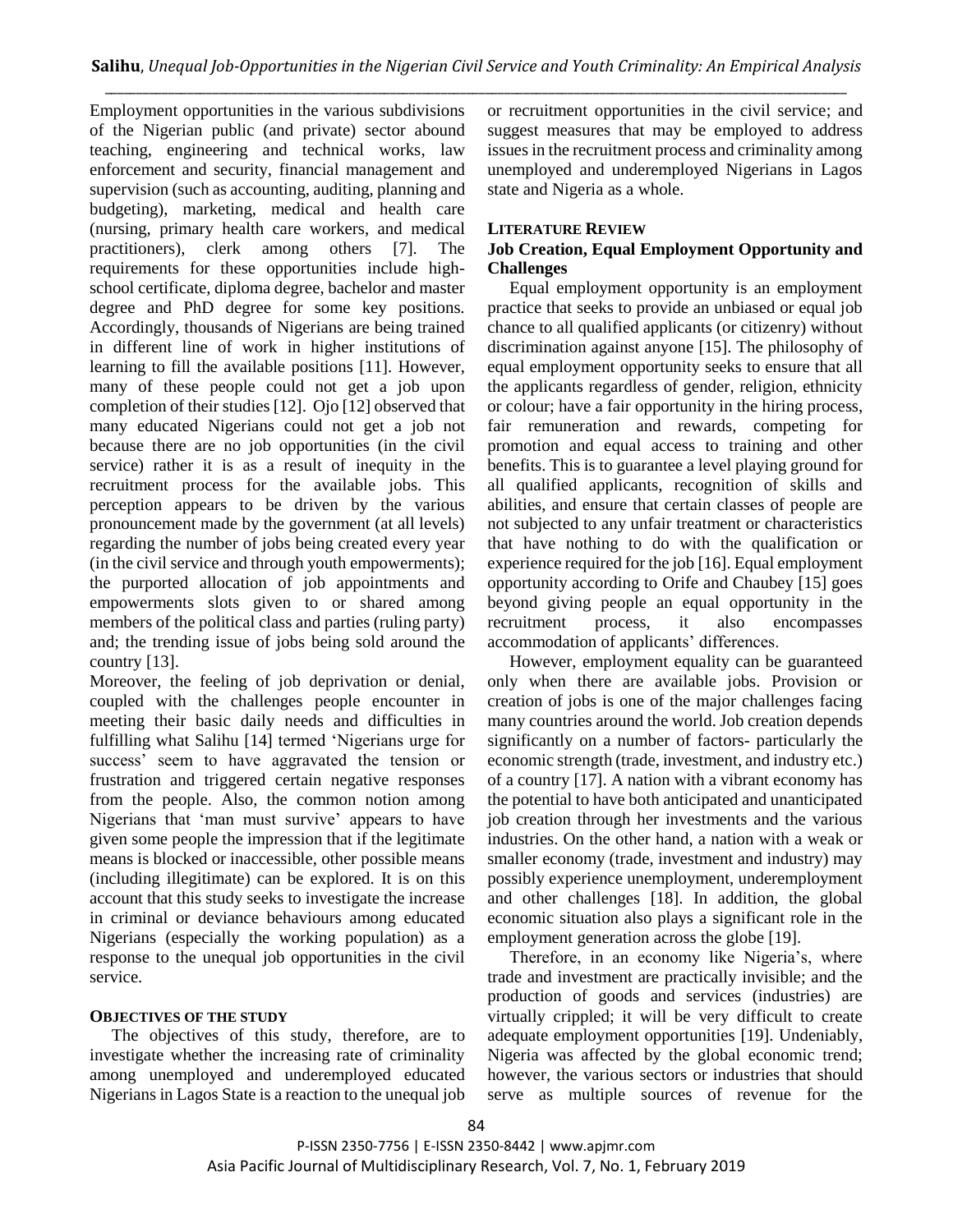government and provide employment opportunities for Nigerians have been neglected for decades [20]. Since the oil boom in the 1970s, Nigerian government has abandoned the agricultural and manufacturing industry that used to be the mainstream of the economy in favour of crude oil. Today, Nigeria's economy depends solely on oil; as a result, the unstable global price of crude oil dictates the state of the economy [21]. In addition, the politics of corruption and ethnicity, and the implementation of faulty economic policies also contributed to the present economic challenges the country is facing [22].

Accordingly, the economic condition has made it difficult for private business enterprises (that would have created jobs for the teeming youths) to thrive. Today, there are very few private enterprises in the country and they have little capacity to employ a large number of labours [23]. In fact, the private industries in Nigeria, as Okoye and Chijioke [24] have observed, fire more employees than they hire. This is because most of them are struggling to cope with what Salihu [14] called the 'unfavourable or harsh' operating system (such as unsteady government policies and tax system, access to and interest on credit or loan, lack of stable electricity etc.) that has crippled many of them. The Nigeria Bureau of Statistics reported that a total of

7.956 million jobs were lost in the private sector between January 2016 and September 2017 [2].

Additionally, the Nigeria Association of Manufacturers reported that between 2006 and 2011, 834 private enterprises have either folded up or relocated to other countries due to the unfavourable condition [25]. In addition, Eniola et al. [26] and Alemayehu [27] observed that the economic situation in Nigeria makes it difficult for small and medium business enterprises (entrepreneurs) to survive. Also, the unsteady electricity supply, unstable fuel price, unscrupulous tax system and access to credit facilities also contributed immensely to these challenges.

Consequently, the government (federal, state and local) became the major employer of labour in the country. The civil service is the only institution every Nigerians (both educated and uneducated) are looking up to for job opportunity [24]. However, job distribution in the civil service according to some analysts is based on favouritism. That is qualified people are not giving equal opportunities to compete for the available jobs. Adebayo [28] noted that how all the eminent government establishments recruit is not clear to the public. Recruitment takes place in these organisations without any announcement or public advertisements. Ajaegbu [1] also observed that government institutions that advertised job openings to the public often conduct the recruitment exercise in a manner inconsistent with the provisions of the law and Federal Character principles.

By virtue of the provision of the law and the Federal Character principles, all recruitments into the Nigerian civil service should be conducted in a manner that gives equal opportunity to all Nigerians regardless of status, gender, religion and ethnicity. Section 4(1) of the Federal Character Act of 1996 provides that each state (including the Federal Capital Territory) of the Federation of Nigeria shall be equitably represented in all government institutions and public enterprises. In addition, qualified and competent Nigerian from all states in the Federation shall be given equal opportunity in the recruitment process to fill the available positions [29]. Furthermore, Section 14(3) of the 1999 Constitution of Nigeria also provides that the composition of or recruitment into the government of the federation or any of its agencies and the conduct of its affairs shall be carried out in such a manner that will reflect the Federal Character of Nigeria and the need to promote national unity. Hence, recruitment into the civil service is expected to be carried out on the basis of qualification and merit, through a competitive and open consideration [30].

However, Ndagi [11] observed that employment opportunities in government establishments in Nigeria are not based on merit. Ndagi added that even the government empowerments are distributed inequitably. They are often distributed to cronies of individuals in power, active members of the ruling political party and supporters of the government of the day. Bakare [31] stressed that the major cause of unemployment among Nigerian youths is not the lack of job, it is as a result of corruption among individuals in the position of authority who use their powers and influences to employ close allies, sell employment positions and inflate the workforce or payroll for their personal gains, thereby leading to vacuum and/or ghost workers in government institutions. Moreover, Aluko and Adesopo [32] argued that the politics of cronyism in the recruitment process in the Nigerian civil service is largely responsible for the increase in joblessness in the country.

In a study on leadership and corruption in the Nigerian public sector, Imhonopi and Ugochukwu [33] observed that it would be erroneous to claim that there are scarce job opportunities in the Nigerian states, this is because there are vacant positions that needed to be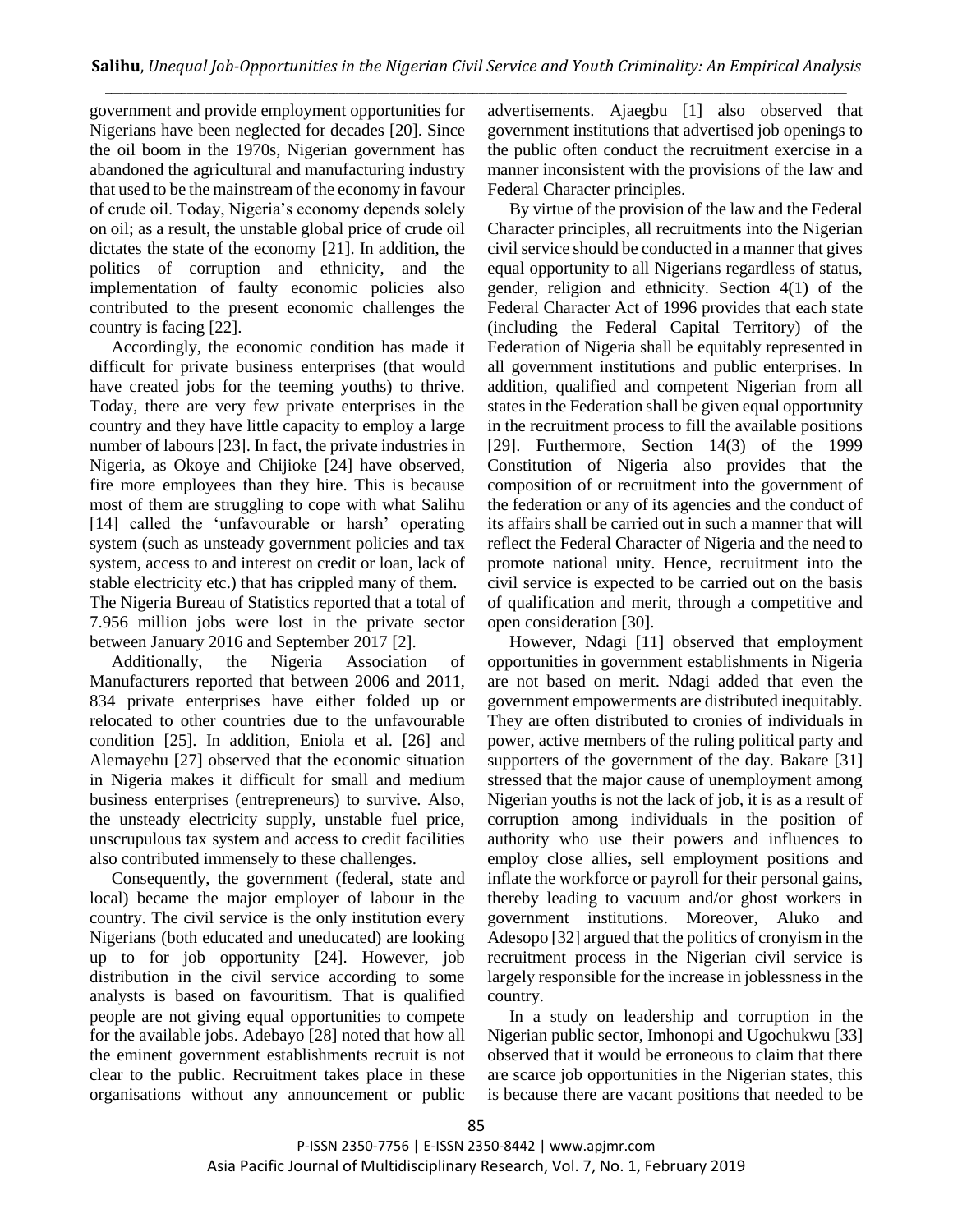filled and individuals are employed, practically, on a daily basis. However, the recruitment process into many of the prominent government institutions are in secret; the positions are filled on the basis of power and influences. Consequently, educated, brilliant and potential future frontrunners of Nigeria have turned to be motorcyclists (Okada riders), bus drivers and petty item sellers on the street (including other demeaning jobs). They work or struggle day and night to survivefeed themselves, pay rents and fulfil other basic needs [34].

However, success or being a successful Nigerian as Salihu [14] described depends greatly on the kind of job one has. Individual's employment position or status is one of the basic measures of success in Nigerian society. Wealth, prestige and material possessions are other measures that are significantly influenced by employment status. That is an individual's employment status, to some extent, determines his living condition and material possession. In this way, an unemployed (and underemployed) Nigerians may find it very difficult to be prosperous. Ironically, an unemployed individual may not be able to own a home, car, feed his family, and afford a better living condition. Therefore, they are invariably considered poor.

# **Youth Unemployment (and Underemployment) and Crimes in Nigeria**

Research on how individuals or groups respond to structural inequality revealed that people tend to demonstrate their grievance through different approaches including violent or deviant behaviours mainly borne out of the feeling of deprivation [35]; [36]. Thus, observers have claimed that the increase in the crime rate and deviant behaviours among youths in many parts of Nigeria can be attributed to or seen as reactions to the undesirable and unequal opportunities they experience following their graduation from school [37]; [1]. Ibaba and Ikelegbe [38] argued that the feeling of disappointment and apprehension of how to attain success after acquiring the necessary educational qualifications are the major factors that breed resentment and aggression on the part of some people who respond in various ways using different strategies. Many unemployed graduates are frustrated because they have become a burden to their parents and other employed family members who bear the responsibility of providing for their basic needs. The strain of those that have no parents or family members to depend on is even doubled [39]. The accumulation of frustration and strain according to Salaam [34] and Ajaegbu [1] is evident in the accelerating level of fraud or scam (419 and yahoo-yahoo), prostitution, kidnapping and demanding for ransom, armed robbery, killing for rituals, political thuggery and gangs, cultism, militancy and insurgency and other forms of crimes and deviant behaviours. The various urban centres and public space are increasingly terrified by the activities of criminals and bandits. Every corner has been turned into a drug joint where marijuana and other drugs are sold [40].

# **THEORETICAL FRAMEWORK**

Many intellectuals in the previous time have explained people's violent and deviant behaviour in relation to the feeling of discontentment or deprivation. That is the various ways people employed to react to the dissatisfaction or grievances of their perceived unfavourable condition. This perspective is evident, particularly, in the work of Aristotle. Aristotle cited in Gurr noted that the 'relative sense of inequality among people rather than absolute is the driving force of revolution [35:46]. In addition, social scientists, particularly sociologists, are also recognised with such a perspective. Sam Stouffer, Walter Runciman, Bernstein and Crosby, and Gurr, identified relative deprivation as a potential cause of social movements that often lead to intense situations of violence such as rioting, terrorism, militancy, civil wars and other forms of social deviance such as crime [41].

Additionally, Merton [42] adopts the idea of relative deprivation or the feeling of discontentment to explain social deviance among Americans. In his work on strain theory, Merton focused on society (especially American) where worldly success or goals are largely measured in terms of wealth and material possession. The legitimate means to achieve such goals include personal talent, good education or skills, ambition and efforts, getting a good job and so on. According to Merton, the society attached greater value on success or achieving the goals but placed less importance on using the legitimate means. Individual or groups are thereby pressured to conform and struggle within the structure society has produced. This form of structural arrangement, according to Merton, may limit the possibility of some individuals to achieve the goals through the socially accepted means.

The result is the institutionalisation of an unbalanced society where the rules of the game are not important but winning. The lower class according to Merton is the most vulnerable group in such a society. They are subjected to pressure or strain to survive and maintain their unfulfilled aspirations with frustration.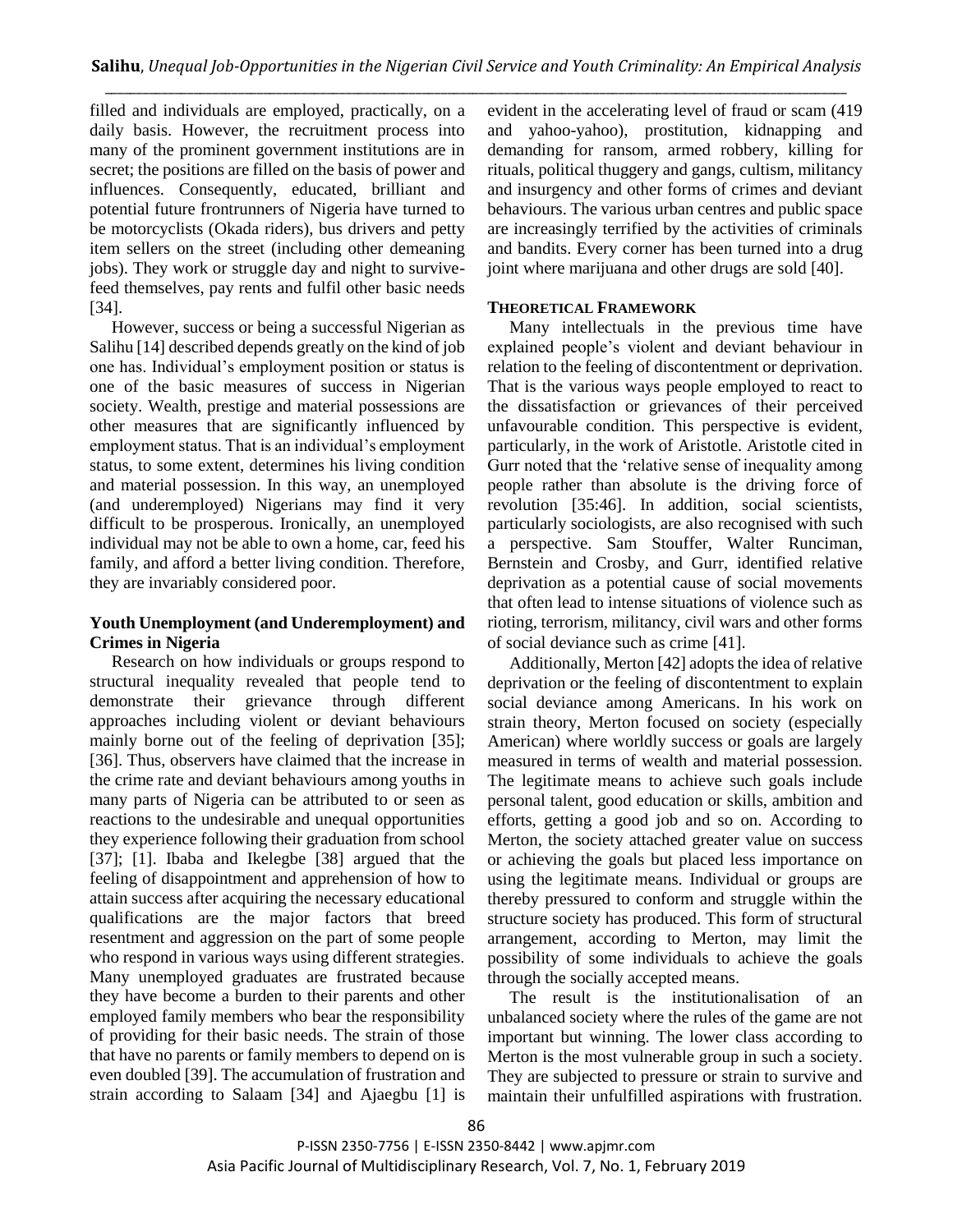This is because the social goals and the legitimate means to achieve them does not correspond. Such situation compels individuals to develop or adopt the various possible means to achieve the goals. Merton noted that people respond to this situation in different ways. Some adopted a non-deviant approach by accepting defined goals and determined to achieve them through the legitimate means (conformist), some accepted the goals but try to achieve them via the illegitimate means (Innovationists), some rejected the goals and still hold on to the legitimate means (ritualists), while some overruled both the goals and the means (retreatists), others rejected the goals and substitute it with an entirely different goals, and employ whatsoever available means (legitimate or illegitimate) to achieve the goals (rebels).

Following Merton, Cloward and Ohlin [43] argued that the pressure is more likely to be felt by the children of lower-class- 'lower-class boys' who seek to reach middle-class status by competing with their middleclass counterparts. These lower-class boys, according to Cloward and Ohlin, often tend to be more brilliant, intelligent and have better grades than their counterparts from other social class. However, in the pursuit of success, they realize the fact that achieving success is not only based on mere qualification, ability or talent; other influences such as belonging to the right or winning group, having the right connections, and/or social background which they may not have access to, often play a significant role. Consequently, they are placed in a disadvantaged position which creates a strong sense of disappointment, injustice and anger that drive them into engaging in antisocial behaviours.

In addition, some scholars have claimed that individual or group reaction to this kind of unbalance system or the structural arrangement Merton described depends on the openness of the social system or opportunity for change (mobility) within the system. Smith and Huo [44] and Taylor and Moghaddam [45] argued that if people perceived that there is opportunity or chances to move upward (open system) within the social structure, they are more likely to view the system as fair and respond to their perceived underserved condition with an increased normative approach. That is conventional actions that conform to the standards of society such as acquiring more skills or education or personal development. In the same vein, an individual or groups are more likely to tolerate an undesirable situation if they believe there are chances of improvement. However, if the system is perceived to be closed and there is no opportunity to move up the ladder using the legitimate means, people are more likely to feel unfairly treated and respond with unconventional behaviours such as illegal, violent and aggressive behaviours.

# **METHODS**

# **Study Area**

Lagos State is located in the south-western part of Nigeria. It bounded Ogun state in the east and north and shares boundaries with the Republic of Benin in the west. Lagos occupies an area of 3,577sq km, of which 787sq is covered by lagoon and creeks. Administratively, it is divided into 20 Local Government Areas assembled into 5 divisions. Lagos state is often referred to as the commercial city of Nigeria. This study purposively covered four areas in Lagos where there is a large population of unemployed youth and the occurrence of criminal activities. The selected areas include Agege, Ikorodu, Ajegunle, and Mainland of Lagos. The population of this study, therefore, include all unemployed (and underemployed) educated youths between the ages of 25 and above residing in the selected areas.

## **Sampling Technique**

Purposive and simple random sampling technique was employed. The purposive sampling method was used to select 4 areas in Lagos where there are wide reports of criminality among youths. While the simple sampling method was used to select a total of onethousand and nine-hundred  $(n = 1900)$  respondents from the selected areas. The criteria used include age, education and employment status.

## **Data Collection**

The study employed both primary and secondary source of data. The primary source was a crosssectional survey research design. A structured questionnaire was the research instruments used to collect information from the respondents. The questionnaire was administered with the assistance of three trained research assistants. The secondary sources include previous academic research, legal documents and statute, newspaper reports and online sources. These sources were evaluated to provide a clear understanding of the challenges of unemployment, unequal job opportunities and the widespread of criminality in Nigerian communities.

## **Data Analysis**

The method of data analysis used for this work centred on both descriptive and inferential methods.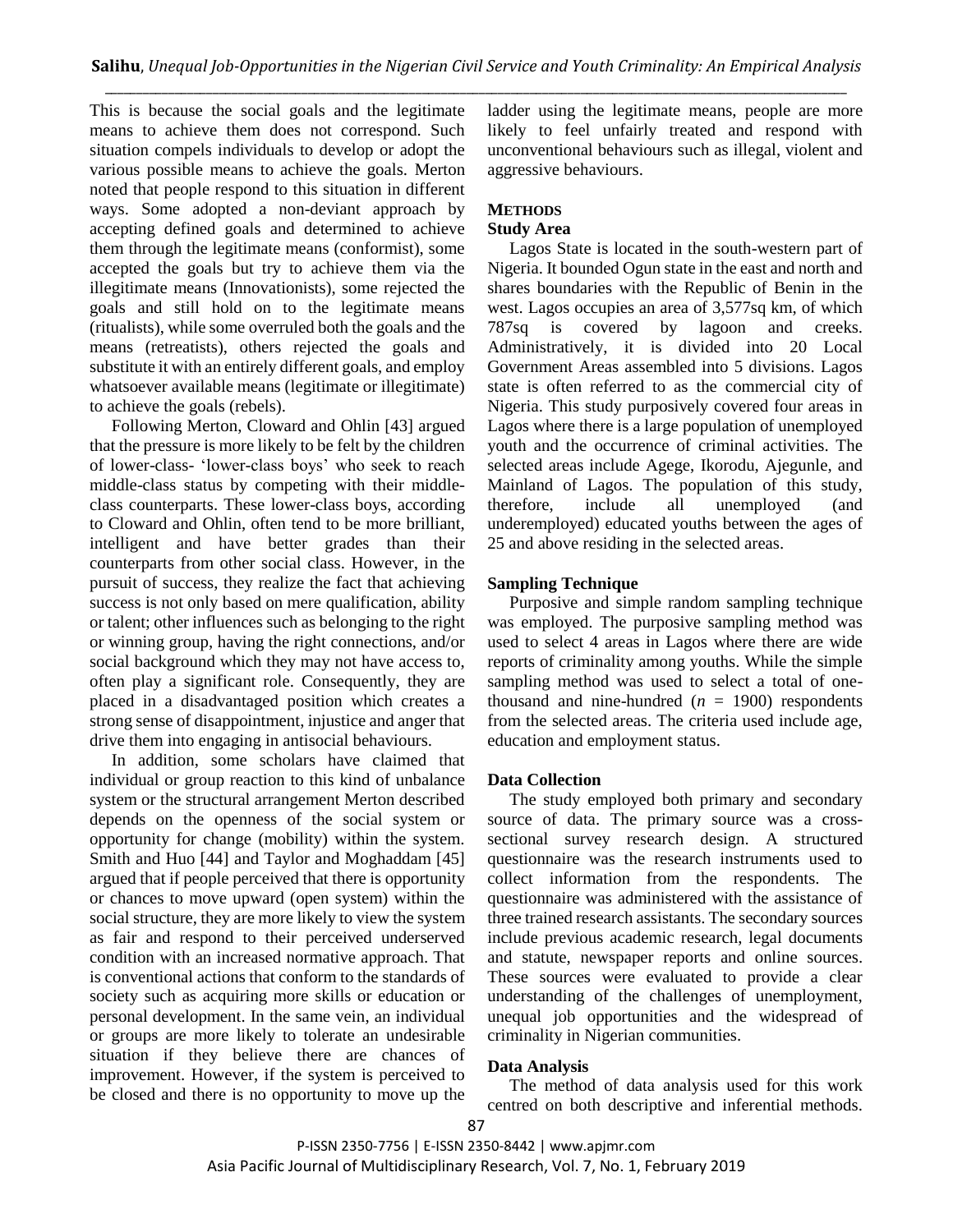Simple percentage and frequency counts were used to analyse the demographic information of the respondents and response relating to the research objective, while chi-square was used to test the influence of an independent variable on a dependent variable with the use of Statistical Packages for Social Sciences (SPSS).

#### **Ethical Consideration**

It has become necessary for social researchers to honour ethical considerations in doing research. This research is, therefore, bounded by research ethics. Accordingly, participation in this research was voluntary. Respondents' consents were sought; also, they were all informed of the purpose(s) of the study and provided with adequate information about taking part. These allowed them to understand the implications of their participation and their rights to withdraw from the study at any time they desire to do so. In addition, confidentiality of the information and assurance of anonymity were guaranteed. In order to ensure these, the questionnaire used did not, in any way, contains items that may reveal the identity of respondents or be traceable to any of them. Also, the researcher did not, in any way, have access to personal details of the respondents. Therefore, all information collected was anonymous. Moreover, respondents were guaranteed that the information provided is confidential and will be used purposely for this research work and possibly its publication.

#### **RESULTS**

This section focuses on the presentation and analysis of the results of primary data gathered through the administered questionnaires. A total of 1900 questionnaires were administered, 1792 was returned completed. Therefore, the analysis and discussion were centred on the 1792 returned questionnaires.

Table 1 presents the demographic distribution of respondents. It can be observed that 62% of the respondents were male and 38% were female. Also, 17% of the respondents fell between the ages of 20-25 years old, 24% were between 26-30 years old, 38% were between 31-35 years old and 21% were between 36 and 40 years old. The implication of this is that the majority of the respondents were between 31 and 35 years old. Additionally, 49% were single, 36% married, 9.5% divorced and 5.5% were widow/widower. Besides, 8% had Postgraduate Degree, 34% had University Bachelor Degree, 24% had Polytechnic Higher National Diploma (HND), 15% had Polytechnic National Diploma (ND) and 22% had National Certificate in Education (NCE). In addition, 64% were unemployed and 36% were underemployed. These results indicate that the majority of the respondents were single, educated and unemployed.

Table 1**:** Demographic Information of the Participants  $(n = 1792)$ 

| Category                  | <b>Frequency</b> | Percentage%    |
|---------------------------|------------------|----------------|
| Gender                    |                  |                |
| Male                      | 1111             | 62             |
| Female                    | 681              | 38             |
| Age                       |                  |                |
| $20 - 25$                 | 305              | 17             |
| 26-30                     | 430              | 24             |
| 31-35                     | 681              | 38             |
| 36-40                     | 376              | 21             |
| <b>Marital status</b>     |                  |                |
| Single                    | 878              | 49             |
| Married                   | 645              | 36             |
| Divorced                  | 170              | 9.5            |
| Widow/widower             | 99               | 5.5            |
| <b>Level of Education</b> |                  |                |
| Postgraduate Edu.         | 143              | 8              |
| <b>Bachelor Degree</b>    | 609              | 34             |
| <b>Higher National</b>    |                  |                |
| Diploma (HND)             | 430              | 24             |
| National Diploma          |                  |                |
| (ND)                      | 269              | 15             |
| National Certificate      |                  |                |
| in Edu. (NCE)             | 394              | 22             |
| <b>Employment Status</b>  |                  |                |
| Employed                  | 0                | $\overline{0}$ |
| Unemployed                | 1147             | 64             |
| Underemployed             | 645              | 36             |

*Source: Field Survey 2018*

Table 2. Distribution of Respondents' Perception of Job Creation in the Country

| $1000$ Crown 0.11 in the County of |                  |              |  |
|------------------------------------|------------------|--------------|--|
| Item                               | <b>Frequency</b> | Percentage % |  |
| Very High                          | 287              | 16           |  |
| High                               | 376              | 21           |  |
| Moderate                           | 681              | 38           |  |
| Low                                | 340              | 19           |  |
| Very Low                           | 108              | h            |  |
| <b>Total</b>                       | 1792             | 100          |  |

*Source: Field Survey 2018*

Respondents' perception of the level of job creation in the civil service (at federal, state and local government level) is presented in table 2. The results show that 16% and 21% of the respondents were of the perception that job creation in the civil service was very high and high respectively, 38% said it was moderate; while 19% and 6% held that it was low and very low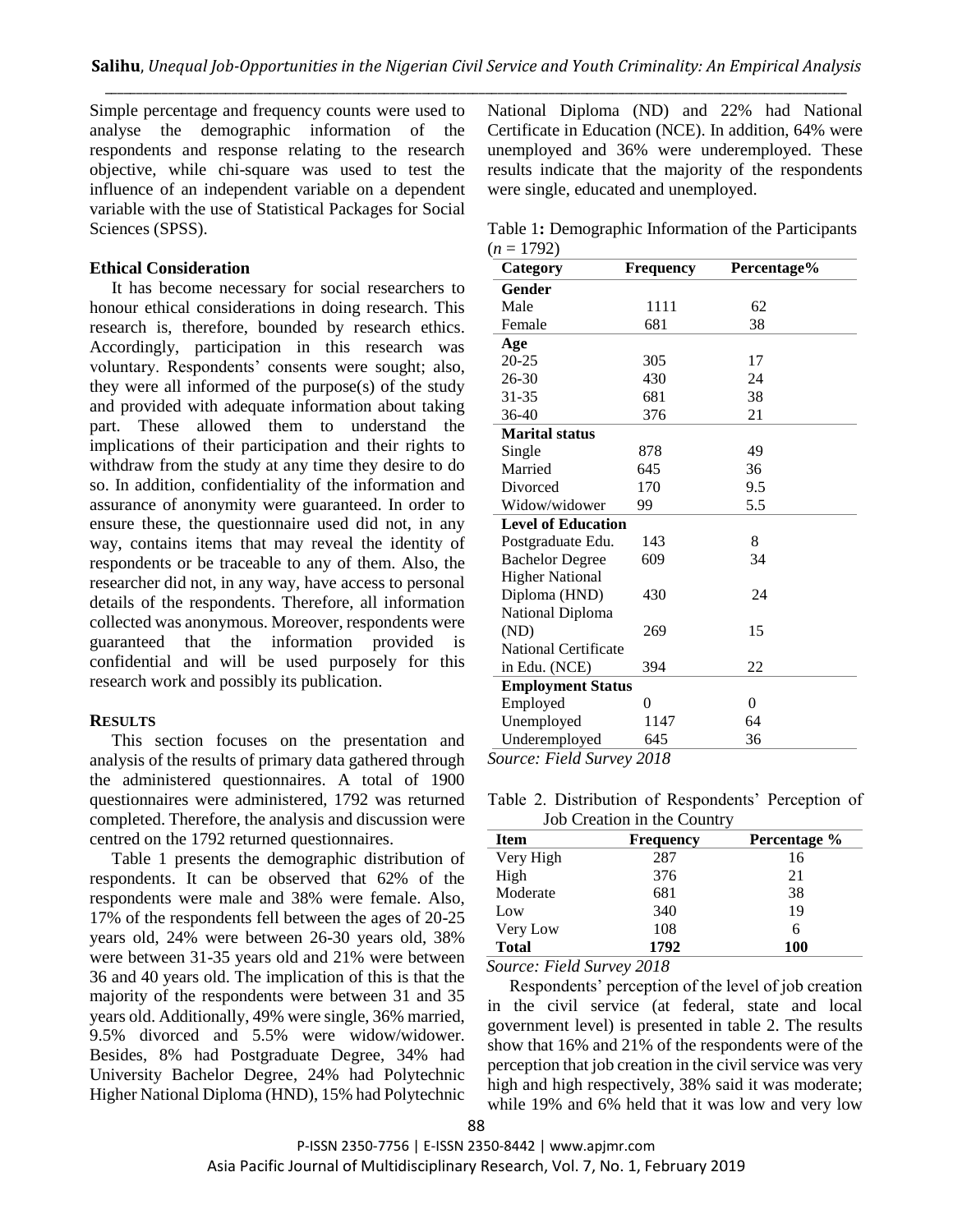respectively. The implication of these results is that the majority of the respondents believed that the degree of job creation in the civil service was somewhat reasonable. That is it is not high and not low.

Table 3. Distribution of Respondents' Perception of Equal Opportunities in the Recruitment Process in the Civil Service.

| <b>Items</b>             | <b>Frequency</b> | Percentage % |
|--------------------------|------------------|--------------|
| <b>Strongly Disagree</b> | 753              | 42           |
| Somewhat Disagree        | 645              | 36           |
| Neither Agree<br>Nor     | 394              | 22           |
| Disagree                 |                  |              |
| Somewhat Agree           |                  |              |
| <b>Strongly Agree</b>    | 0                |              |
| <b>Total</b>             | 1792             | 100          |

#### *Source: Field Survey 2018*

From the respondents' perception of equal opportunity in the recruitment process in the Nigerian civil service presented in table 3; it can be observed that 42% and 36% strongly disagree and somewhat disagree respectively that there is no equal opportunity in the recruitment process, 22% neither agree nor disagree; while none of the respondents somewhat agree and strongly agree. The implication of these results is that the majority of the respondents believed that there is no level playing ground for all qualified Nigerians in Lagos state to compete for the available jobs in the government institutions (civil service) at all levels.

Table 4. Distribution of Respondents' Perception of the Major Factor Responsible for their Joblessness and Underemployment

| <b>Items</b>            | <b>Frequency</b> | Percentage % |
|-------------------------|------------------|--------------|
| Lack of adequate jobs   | 412              | 23           |
| Unequal recruitment     | 681              | 38           |
| opportunity             |                  |              |
| Poor economic condition | 179              | 10           |
| and conducive business  |                  |              |
| environment             |                  |              |
| Poor policy and         | 72               | 4            |
| implementation          |                  |              |
| Inadequate government   | 143              | 8            |
| empowerment program     |                  |              |
| Inadequate private      | 305              | 17           |
| establishments          |                  |              |
| Total                   | 1792             | 100          |
|                         |                  |              |

*Source: Field Survey 2018*

Respondents' responses to the question on the major factor they perceived to be responsible for their state of joblessness and underemployment is presented in table 4. The results revealed that 23% of the respondents

were of the opinion that lack of adequate jobs in the country was a major factor, 38% chose unequal recruitment opportunity in the civil service, 10% said it was as a result of the poor economic condition and unfavourable business environment, 4% perceived poor policy and implementation as the factor, while 8% and 17% were of the perception that inadequate government empowerment and private establishments in the country respectively were the factors responsible for their unemployment and underemployment. The implication of this is that the majority of the respondents believed that unequal employment opportunity in the civil service was a major factor.

Table 5. Respondents' Perception of the Level of Youth Criminality in Lagos City

| <b>Items</b> | <b>Frequency</b> | Percentage % |
|--------------|------------------|--------------|
| Very High    | 627              | 35           |
| High         | 735              | 41           |
| Moderate     | 430              | 24           |
| Low          |                  |              |
| Very Low     |                  |              |
| <b>Total</b> | 1792             | 100          |

*Source: Field Survey 2018*

Table 5 presents the respondents' perception of the level of criminality among youths in Lagos City. The results showed that 35% and 41% perceived the level of criminality to be very and high respectively, 24% believed it was moderate, while none of the respondents held that youth criminality in Lagos was low and very low. The implication of this is that a larger percentage of the respondents believed that youth criminality was high in Lagos city.

Table 6. Respondents' Perception of the Increase in Youth Criminality as a Response to the

| <b>Items</b>               | <b>Frequency</b> | Percentage % |  |
|----------------------------|------------------|--------------|--|
| <b>Strongly Disagree</b>   | 108              | O            |  |
| Somewhat Disagree          | 233              | 13           |  |
| Neither Agree Nor Disagree | 376              | 21           |  |
| Somewhat Agree             | 573              | 32           |  |
| <b>Strongly Agree</b>      | 502              | 28           |  |
| Total                      | 1792             | 100          |  |

*Source: Field Survey 2018*

The respondents' responses to the question of whether the increase in youth criminality in Lagos is a reaction to the unequal employment opportunities in the recruitment process is presented in table 6. It can be observed that 6% and 13% of the respondents strongly disagree and somewhat disagree that the increase in youth criminality in Lagos state was a reaction or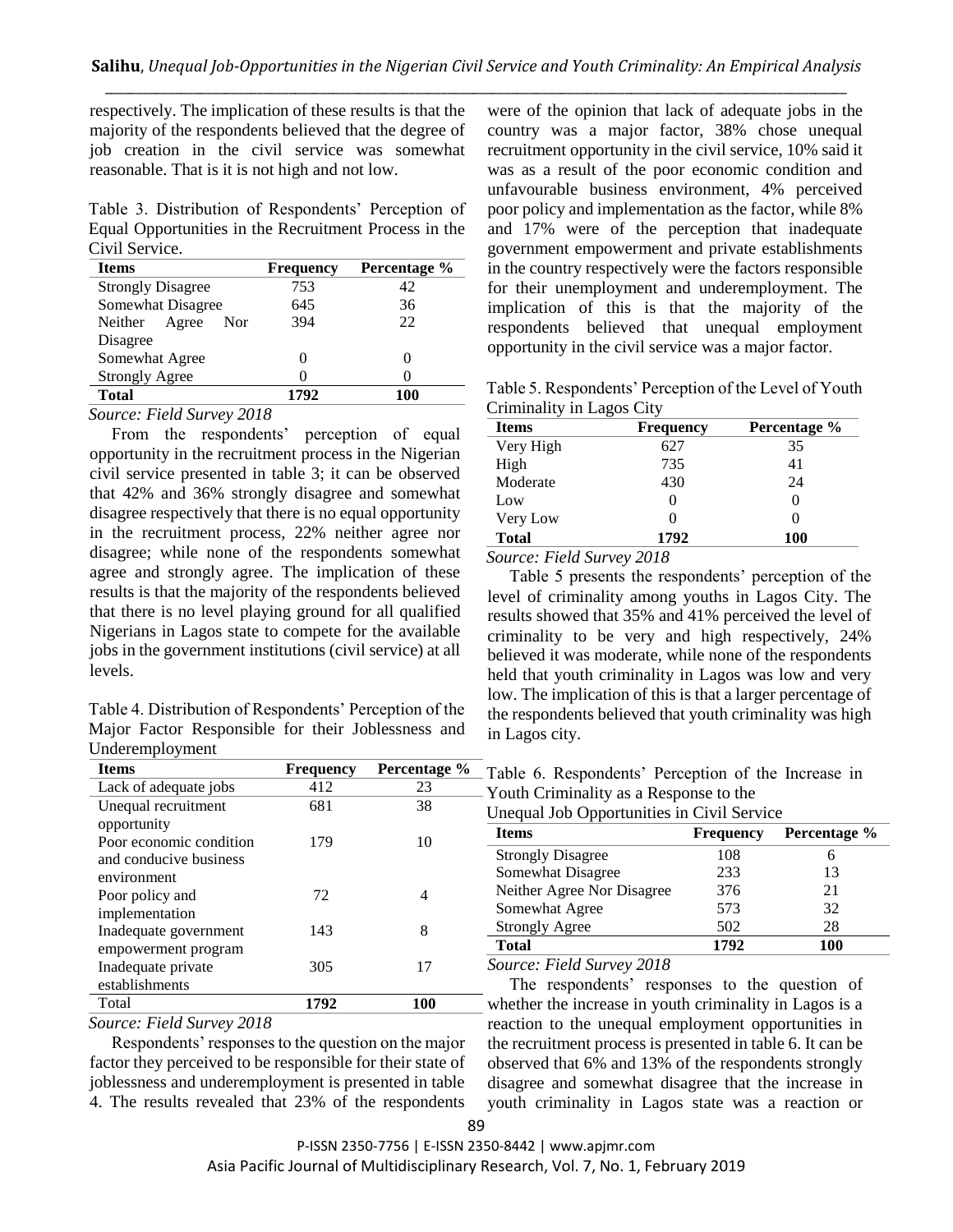response to the unequal job opportunities in the civil service; 21% neither agree nor disagree, while 32% and 28% somewhat agree and strongly agree respectively. These results indicate that the majority of the respondents agree that youth criminality in Lagos was a reaction to the unequal level playing ground for all qualified Nigerians to compete in the recruitment process for the available jobs in the civil service.

Table 7: Spearman Correlation Analysis of Unequal Employment Opportunity and Youth Criminality in Lagos State

| <b>Items</b>                         | Mean | <b>SD</b> | Sig.<br><b>Level</b> | r-<br>value | p-value |
|--------------------------------------|------|-----------|----------------------|-------------|---------|
| Unequal<br>employment<br>opportunity | 2.86 | 1.097     | 0.01                 | 0.681       | .001    |
| Increase in<br>youth<br>criminality  | 2.08 | 0.820     |                      |             |         |

*Source: Field Survey 2018. p<0.01*

The results presented in table 7 revealed that the calculated r-value  $0.681 > 0.5$ , and the p-value  $0.001 <$ the level of significance  $0.01$  ( $p<0.01$ ). Therefore, there is a significant positive relationship between unequal unemployment opportunity and increase in criminality among educated youths in Lagos state, Nigeria.

## **DISCUSSION**

This present study investigated whether the rise in youth criminality in Lagos State, Nigeria is a response to the unequal employment opportunities in the recruitment process in the civil service at all levels (federal, state and local) in the country. Results presented in Table 2 indicated that the larger percentage (38%) of the respondents were of the perception that the level of job creation in the civil service (at all levels) is moderate. This suggests that some people in Lagos held the opinion that the government (at all levels) have, to some extent, created jobs in the public sector. However, the common belief (as illustrated in table 3) is that the recruitment process for these jobs is biased (42% and 36% differ). That is qualified Nigerians are not given equal opportunity to compete for these jobs. Although, there are varied opinions among the respondents as regards the major factor responsible for their state of joblessness (and underemployment). Nonetheless, the majority (38%) of the respondents as demonstrated in table 4 held that unequal employment opportunity in the public sector was a major factor.

In addition, respondents perceived youth criminality in the city of Lagos to be high (table 5). This perception could have been shaped by the level of unemployment recorded in recent years. Besides, the various factors Salaam [34], Ajaegbu [1] and Olukayode and Urhie [40] described, that the increasing level of fraud, kidnapping, armed robbery and other violent acts experienced across cities in Nigeria and the growing number of police arrests, parade (on the media) and prosecution of young Nigerians who are guilty of committing criminal offences could have also given respondents the impression that criminality among Nigerian youths in the city of Lagos is on the increase. Moreover, many of the respondents attributed these to the unequal job opportunities in civil service (table 6). The correlation analysis presented in table 7 (where rvalue 0.681 is greater than 0.5 and the p-value 0.001 is less than the level of significance), therefore, shows a relationship between respondents' perception of unequal job opportunities in the civil service and an increase in youth criminality in Lagos state, Nigeria.

Basically, the findings indicated that there is a wide perception among some young educated Nigerians in the city of Lagos that there is no equal level playing ground for them to compete for the available jobs in the civil service which is considered as the common opportunity for an average Nigerian to get a job. This unequal opportunity is understood to have hindered their chances of getting a job or made it difficult for them to get a job. As a result, many of them remained unemployed (and underemployed). The situation appears to have forced many to engage in petty and demeaning jobs (the underemployed) to fulfil their daily basic needs, while others (the unemployed) depend on their family members.

Accordingly, there is continued anxiety that their condition is a major barrier that limits their opportunity to attain success or achieve their dreams as Nigerians. Consequently, a strong feeling of disappointment, deprivation and anger set in and some people began to resort to illegitimate means (crime) to satisfy their (basic and material) needs. Therefore, crime becomes a major way of meeting these needs. Ironically, since their chances of getting a job in the civil service are limited, and their condition may not allow them to own a home or afford rent, car, feed their family, and afford a better living condition, they are likely to remain poor. Hence, the only way to break out of the bond is to find an alternative means. Thus, criminality appears to be an available option. The result that indicates a significant influence of unequal employment opportunity on the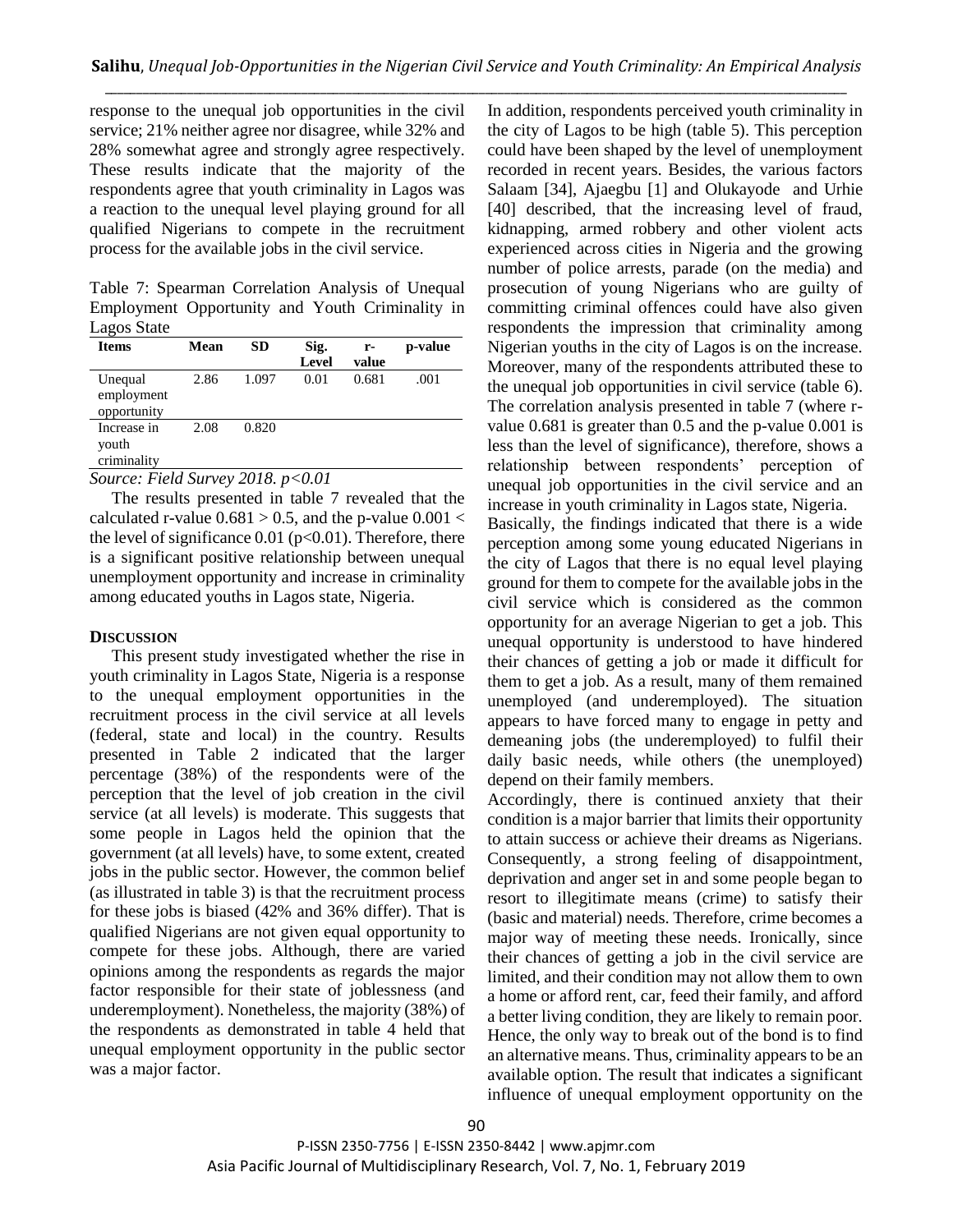increase in criminality among educated youths in Lagos state, therefore, supports the principles of strainanomie theory. Thus, the increase in youth criminality in Lagos state, Nigeria is a response to the lack of equal opportunities in the recruitment process for the available jobs in the civil service.

Furthermore, the results of this investigation validate the findings of previous studies that found a significant relationship between socio-economic deprivation (unemployment) and criminality. For instance, Edmark [48], Berman et al, [47], Smith and Huo [44] found that employment (and other socioeconomic) deprivation or inability of some group of people to find work usually creates a sense of vulnerability and idleness which in turn incites some level of grievances and later reinforces attraction to illegal and violent activities.

#### **CONCLUSION AND RECOMMENDATION**

Unemployment and poverty are among the major socio-economic challenges the Nigerian government has been battling for decades. Several attempts in the form of job creation and empowerment programs were made to contain these problems. Nonetheless, figures in recent years revealed that a larger percentage of Nigerians live below the poverty threshold and the majority of young educated Nigerians are unemployed and/or underemployed. Admittedly, the available jobs in the public sector cannot go round all the qualified Nigerians; however, analysts have claimed that the major factor responsible for the increase in the level of unemployment (and poverty) in the Nigerian states is corruption among those in the position of power (government) who use their position to favour their allies by sharing or distributing jobs and empowerment benefits meant for all qualified Nigerians to their cronies, political partners and supporters of government of the day. Accordingly, educated Nigerians who do not have a connection or belong to any political party, and as a result cannot find a meaningful job, find it very difficult to survive in a society where success is measured by employment status.

This category of individuals lives in the neighbourhoods with another class of individuals (usually having the same qualification with them or their former classmates) who have, either through their connections or other means, gotten a job with reasonable incomes that allow them feed their family, send children to school, buy cars and afford other materials. All these make them perceive their situation as undesirable. Hence, the feeling of discontent and denial make them resort to illegitimate means so as to be able to feed the family, send children to school, pay rents, afford medical care and other comforts.

However, it is impossible to create a perfect or equal society where everyone will have what they deserve. Class or difference in status will continue to exist for as long as there is variation in the level of education, skills, personal efforts and achievements, family background and connections. Yet, a level playing ground for (the available jobs) every qualified Nigerians as stipulated in the law will create a healthy competition for achievements. Therefore, creating productive employment opportunities for all will ensure an open system that will allow mobility.

Nonetheless, the state cannot provide employment for every single Nigerian; an enabling business environment is needed for local and foreign investors to invest. This will increase job opportunities and as well give small and medium scale entrepreneurs the opportunities to start their businesses. In addition, access to entrepreneurial training, credit facilities and tax subsidy or holiday will go a long way in making young (educated and uneducated) Nigerians job creators rather than job seekers. Additionally, it will keep them away from engaging in criminal activities.

# **Limitations**

This present study investigated whether the rise in youth criminality in Lagos State, Nigeria is a response to the unequal employment opportunities in the recruitment process in the Nigerian civil service. Research of this nature is not without certain limitations particularly with regard to the methodology, interpretation of results and generalization of the findings. Basically, this study only considered four areas or communities in the city of Lagos, Nigeria with a sample of 1792. The sample size may not be a representative of the entire population of these areas and there may be some variation in perceptions of other people not captured in the study. Also, the generalizability of the findings with regards to the proportion of the communities covered in relation to the size of Lagos city may incite certain criticism. However, the originality of the study and findings are credible; nonetheless, in the light of the issues raised, further research in this line of study is expected to be widened in scope so as to address these issues.

## **REFERENCES**

[1] Ajaegbu, O. O (2012) 'Rising youth unemployment and violent crime in Nigeria.', *American Journal of*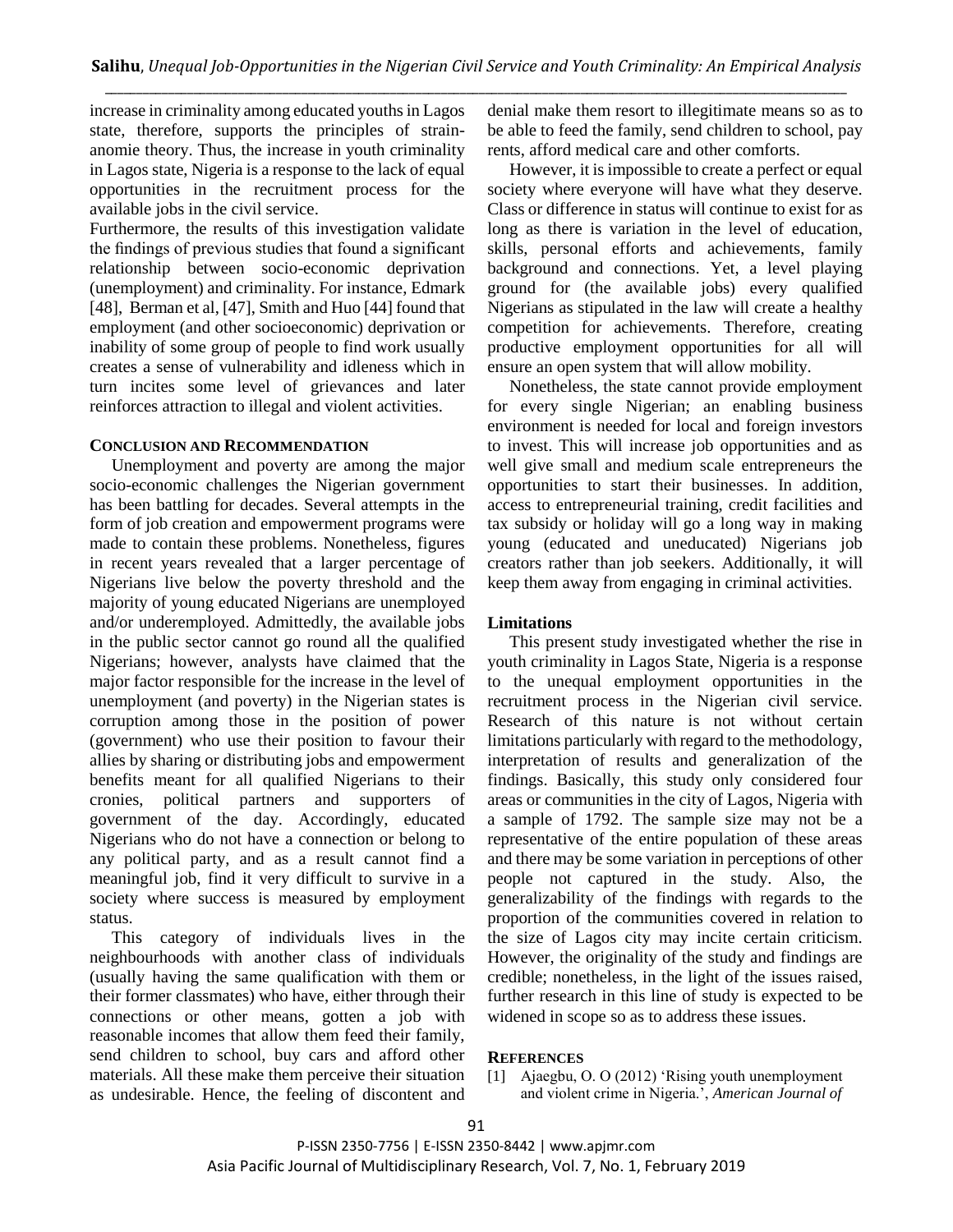*Social Issues and Humanities*, 2(5).

- [2] National Bureau of Statistics (2017) *Labor Force Statistics Vol. 1: Unemployment and Underemployment Report*. Abuja, Nigeria. Available at: https://goo.gl/UcrHwU.
- [3] Gertz, G.; Kharas, H. (2018) *Leave No Country Behind Ending Poverty In The Toughest Places*. Washington, DC. Available at: https://goo.gl/kUaCZi.
- [4] Adetula, G. A. (2013) 'Nigeria Crime Index Assessment and Classification', *Journal of Applied Security Research*, 8(3), pp. 404–418. doi: 10.1080/19361610.2013.794409.
- [5] Nwankwo, U. V. and James, O.-O. (2016) 'Prevalence of Lethal and Non-lethal Crimes in Nigeria', *J. Adv. Res. Humani. Social Sci.*, 3(1), p. 16.
- [6] Odumosu, O. F (1999) 'Social Costs of Poverty: The Case of Crime in Nigeria.', *Journal of Social Development in Africa*, 14(2), pp. 71–86.
- [7] Hassan, A. (2012) 'Cybercrime in Nigeria: Causes, Effects and the Way Out', *ARPN Journal of Science …*, 2(7), pp. 626–631.
- [8] Nordin, M. & Almén, D. (2017) 'Long-term Unemployment and Violent Crime', *Empirical Economics*, 52(1). doi: 10.1007/s00181-016-1068-6.
- [9] Lee, K. (2018) 'Unemployment and Crime: the Role of Apprehension', *European Journal of Law and Economics*, 45(1), pp. 59–80. doi: 10.1007/s10657- 016-9526-3.
- [10] Ghani, Z. A. (2017) 'A Comparative Study of Urban Crime Between Malaysia and Nigeria', *Journal of Urban Management*, 6(1), pp. 19–29. doi: 10.1016/j.jum.2017.03.001.
- [11] Ndagi, M., U. (2017) *Government Jobs Only for the Connected*, *Daily Trust Nigeria (Online Edition:21/09/2017)*. Available at: https://goo.gl/B56pLV (Accessed: 23 February 2018).
- [12] Ojo, J. (2017) *Employment Racketeering: Nigeria's Worst Kept Secret*, *Punch Nigeria- Online Edition*. Available at: https://goo.gl/7UZ3rU (Accessed: 24 February 2018).
- [13] Daily Times (2018) *Employment Racketeering: Immigration, Civil Defence Open Up*, *Daily Times Nigeria- Online Edition*. Available at: https://goo.gl/FWRpR8 (Accessed: 3 March 2018).
- [14] Salihu, H. A (2012) *Relative Deprivation: An Important Element of Deviant Behaviour among Youth.* Department of Sociology, University of Ilorin.
- [15] Orife, J. N. and Chaubey, M. D. (2001) 'Models of Equal Employment Opportunity', *Journal of African Business*, 2(3), pp. 93–113. doi: 10.1300/J156v02n03\_06.
- [16] IFC (2006) 'Non-Discrimination and Equal Opportunity', *Good Practice Note*, (5), pp. 1–24.
- [17] Major, K. and Tétényi, T. (2013) 'Job Creation and Employment', *Közgazdasági szemle*, 60(8), pp. 965– 991.
- [18] Karnani, A. and McKague, K. (2014) 'Job Creation in the Mozambican Poultry Industry', *European Financial Review*, pp. 50–53.
- [19] Ayyagari, M., Demirguc-Kunt, A. and Maksimovic, V. (2014) 'Who Creates Jobs in Developing Countries?', *Small Business Economics*, 43(1), pp. 75–99. doi: 10.1007/s11187-014-9549-5.
- [20] Konyeaso, F. U. (2016) 'Impact of Globalization on Nigerian Economy', *Pyrex Journal of Business and Finance Management Research*, 2(10), pp. 109–121.
- [21] Kumar, A. (2005) 'Nigeria: Political Economy of Oil', *Economic and Political Weekly*, 40, pp. 2454–2455.
- [22] Nwankwo, O. F. (2014) 'Impact of Corruption on Economic Growth in Nigeria.', *Mediterranean Journal of Social Sciences*, 5(6), p. 41.
- [23] Agwu, O. and Emeti, I. (2014) 'Issues, Challenges and Prospects of Small and Medium Scale Enterprises (SMEs) in Port-Harcourt City, Nigeria', *European Journal of Sustainable Development*, 3(1), pp. 101– 114. doi: 10.14207/ejsd.2014.v3n1p101.
- [24] Okoye, K. R. E. and Chijioke, O. P. (2013) 'Private-Public Partnership and Technical Vocational Education and Training (TVET) in a Developing Economy', *Arabian Journal of Business and Management Review*, 2(10), pp. 51–61.
- [25] Charles, P (2011) 'The Worsening Youth Unemployment', *Punch Editorial*, 26 June, p. 18.
- [26] Eniola, A. A., Entebang, H. and Sakariyau, O. B. (2015) 'Small and Medium Scale Business Performance in Nigeria : Challenges Faced From An Intellectual Capital Perspective', *International Journal of Research in Management*, 4(1), pp. 59–71. doi: 10.5861/ijrsm.2015.964.
- [27] Alemayehu, B. Z. (2014) 'Factors Hindering Unemployed Youths From Starting Their Own Business: The Case of Mekelle City Educated Unemployed Youths', *African Journal of Business Management*, 8(23), pp. 1–1093. doi: http://dx.doi.org/10.5897/AJBM2014.7571.
- [28] Adebayo, A. O. (2014) 'Ethical Issues in Public Service', *International Journal of Social Science and Humanity*, 4(5), pp. 410–413. doi: 10.7763/IJSSH.2014.V4.388.
- [29] Laws of the Federation of Nigeria (1996) *Federal Character Act 1996*. Nigeria. Available at: http://www.federalcharacter.gov.ng/.
- [30] Laws of the Federation of Nigeria (1999) *Constitution of the Federal Republic of Nigeria*. Nigeria.
- [31] Bakare, A., S. (2011) 'The Crowding-out Effects of Corruption in Nigeria: An Empirical Study.', *Journal of Business Management and Economics*, 2(2), pp. 059–068.
- [32] Aluko, M.O. A. and Adesopo, A. A. (2003) 'Bureaucratic Corruption in Nigeria: A General and Sociological Insight in to the Problem.', *Journal of Social Science*, 7(1), pp. 47–54.

P-ISSN 2350-7756 | E-ISSN 2350-8442 | www.apjmr.com Asia Pacific Journal of Multidisciplinary Research, Vol. 7, No. 1, February 2019